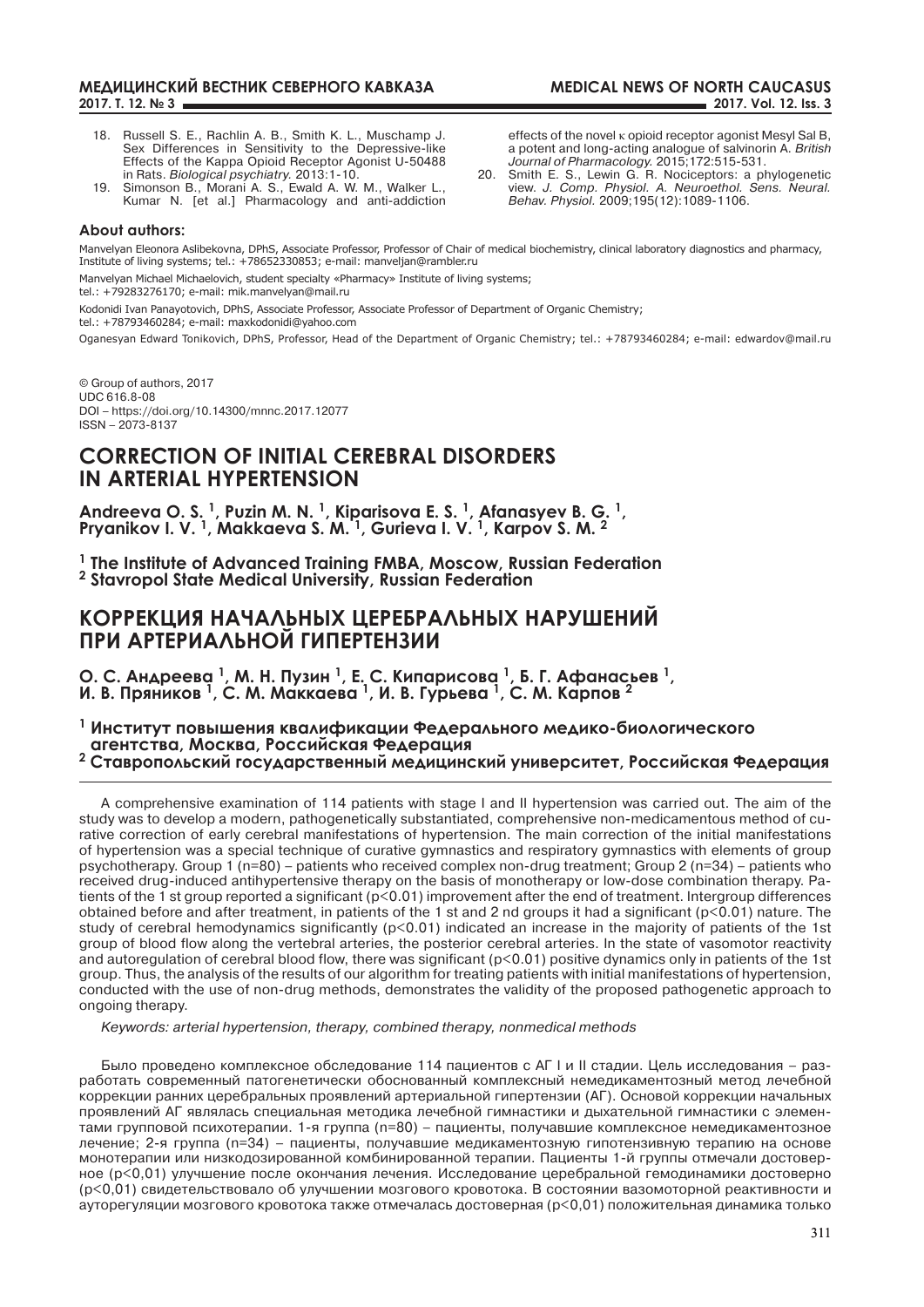у пациентов 1-й группы. Таким образом, анализ результатов использованного алгоритма лечения пациентов с начальными проявлениями АГ с применением немедикаментозных методик свидетельствует об обоснованности предложенного патогенетического подхода к проводимой терапии.

*Ключевые слова: артериальная гипертензия, терапия, комбинированная терапия, немедикаментозные методики*

**Arterial hypertension in the Russian Federation,**<br>as in all countries with a developed economy, is<br>one of the urgent medical and social problems **as in all countries with a developed economy, is one of the urgent medical and social problems [3, 5, 6, 9, 12, 15, 19]. This is due to the high risk of complications, widespread prevalence and insufficient control at the scale of population. It is known that in Western Europe blood pressure is properly controlled in less than 30 % of the population and in Russia it is controlledin 17.5 % of women and 5.7 % of men who have arterial hypertension [2]. However, there is often a situation when there is no correlation between the frequency and intensity of cephalalgia and increased blood pressure in a patient with arterial hypertension and, hence, taking antihypertensive drugs does not lead to relief headache [1, 2, 14]. In today's date, it has been scientifically substantiated and proved by clinical practice that the use of adequate, therapeutic hypotensive programs allows to improve significantly the effectiveness of treatment of patients, to reduce the incidence of cardiovascular complications of the disease and of the rates of disability and mortality [11, 13, 16, 20].**

However, since even with a prolonged course of hypertension, the disease is always accompanied by a significant deterioration in well-being. Patients often refuse the recommended permanent intake of medications because they are less concerned about the risk of complications that may occur in the distant future [7, 8, 17]. In connection with this perspective, the search and application of modern pathogenetically justified non-medicaments methods of correction of initial manifestations of hypertension are presented in addition to the generally accepted curative programs.

The aim of the studyis to develop a modern, pathogenetically substantiated, comprehensive nonmedicament method of curative correction of early cerebral manifestations of arterial hypertension based on the features of clinical manifestations of the disease and evaluation of neurophysiological indices.

**Material and Methods.** To achieve this aim and solve the research problems, a comprehensive examination of 114 patients with stage I and II mild and moderate AH was conducted. At the same time, the elderly were not included in the study group with an indication of an anamnesis for previously acquired craniocerebral trauma or neuroinfections.

The diagnosis of hypertension was made in accordance with the criteria developed by the Committee of Experts of the All-Russian Scientific Society of Cardiology (2013). The average age of patients was 34.6±5.5 years; the median duration of the disease was 6.5±3.7 years. The control group was represented by 36 practically healthy persons, comparable in sex and age, who had no elevated blood pressure values at the time of the examination or in the anamnesis.

The evaluation of the effectiveness of the treatment was carried out based on the analysis of the dynamics and indicators of the scales «physical activity», «mood» from the questionnaire «Quality of life» and the nature of changes in individual indices of cerebral hemodynamics before the course of treatment, after its completion and follow-up after 4 months. The received data were processed by static methods, providing for the

calculation of the average value, the mean error, the Student's reliability test; the rank correlation coefficient and its error were performed using Statistica.

**Results and Discussion.** The main component of the complex therapeutic programs developed by us for the non-medicamentous correction of the initial manifestations of hypertension was a special technique of curative gymnastics and respiratory gymnastics with elements of group psychotherapy.

The choice of exercises was determined by the ability to provide an adequate training effect on the circulatory system, reducing psychoemotional stress and normalizing the mental status. As a rule, medium-intensity loads were used at which the frequency of cardiac contractions (HR) was 70–80 % of the submaximal level. The load was increased by making the exercises more complicated and then increasing the number of their repetitions. Laterwe introduced walking with a gradual increase in distance and speed, free swimming and gymnastics in the pool. A characteristic feature of therapeutic physical culture is not only the restoration of the affected system, but also the recovery of the entire body, which is important for the construction of the rehabilitation process. It is advisable to combine the exercises with aerophytotherapy and aromatherapy, which will increase the physical working capacity and have a beneficial effect on hemodynamics and the respiratory system. Essential oils are selected for each nosological group. These oilshelp to form quickly positive thoughts, moods and emotions in a patient. Therapeutic dosed walking is the most accessible, available kind of cyclic exercises. It can be recommended to people of all ages who have different physical fitness and health, regardless of their professional activities. Walking is used for the prevention and rehabilitation after cardiovascular and other diseases. While walking, the contraction of the muscle alternates with their relaxation which allows to with stand long physical stress (the main muscle groups are involved in this work), the activity of the cardiovascular and breathing systems is moderately increased, and the energy expenditure is also increased.

After exercise, exercise procedures are performed for manual correction of the spine using soft tissue techniques and post-isometric relaxation, myofascial release, indirect functional techniques, therapeutic massage, acupuncture sessions.

The main purpose of technical techniques in manual therapy is the restoration of the reserve of movements of the locomotor system with the subsequent normalization of the motor stereotype. This is achieved by mobilization, which allows restoring the barrier functions of the affected parts of the motor system. In turn, mobilization as the main technical device contains many technical varieties. Their application is conditioned by the object of influence. With the removal of articular blockades, manipulation of rhythmic and positional mobilization, rhythmic simple traction, post-isometric relaxation of reciprocal relaxation, stretching, local pressure, ordinary massage is used. For elimination of periosteal pain kneading pressure is used. In the mobilization of fascia and ligaments the local pressure, stretching is used.

In the complex of medical activities in this category of patients, it is advisable to apply training that allows increasing the person's ability to self-regulate, thereby helping patients to overcome psychological and social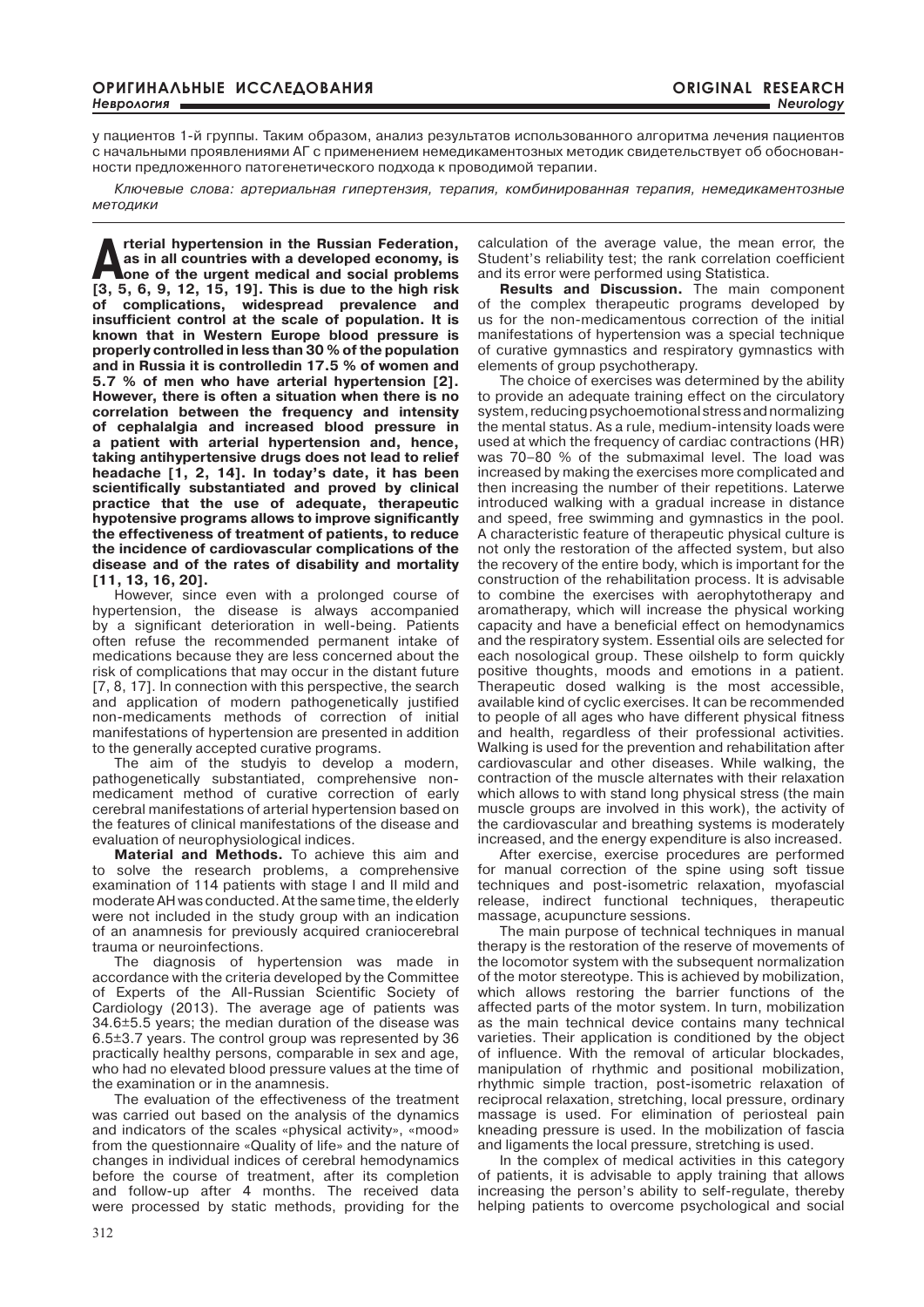consequences of illness. The state of muscle relaxation and rest arising during autogenic training is accompanied by weakening of the tone not only of the striated, but also of the smooth muscles, and by a decrease in emotional tension, i.e. autogenic training can be attributed to the methods of relaxation.During relaxation there is a slight decrease in blood pressure, slowing of the pulse rate, breathing becomes slower. The state of relaxation is characterized by mild drowsiness.

The state of rest and relaxation are hypnotical phases. In this connection, a special power is acquired by selfsuggestion. The peculiarity of relaxation is that it is caused by self-suggestion and that with it the hypnotic state can be selective, so that you can control your experiences and exercise further by autosuggestions. Before classes of autogenic training individual conversations with the patients are conducted. The purpose of the interviews is to familiarize with the personality of the patient, clarify the nature of mental changes, establish close psychological contact with patientsand form a positive attitude in patients to autologous training.In addition, autogenic training is considered as one of the necessary and effective forms of exercise therapy, using general, special, respiratory and other exercises for the regulation of muscle tone, which are reflected as reflex manifestation of higher nervous activity actively influencing the processes of mobilization and reduction of excitation level in CNS and consequently the activity of all systems and organs of a man.

To assess the validity of our approach to the treatment of patients with initial manifestations of hypertension, all patients were divided into 2 groups: group 1 (n=80) – patients who received comprehensive non-drug treatment; group 2 (n=34) – patients who received drug-induced antihypertensive therapy based on monotherapy or lowdose combination therapy in accordance with current approaches to the treatment of hypertension. For the treatment of hypertension diuretics, α-adrenoblockers, calcium antagonists, angiotensin-converting enzyme (ACE inhibitors), α-blockers were used.

In addition to monotherapy, a combination of two or three antihypertensive drugs was used. The most commonly used are safe and effective combinations: ACE inhibitors+diuretics; diuretics+αadrenoblockers; diuretics+angiotensin Receptor II blockers; dihydropyridine series+α-adrenoblockers; calcium blocker+angiotensin receptor II blocker; calcium blockers+angiotensinreceptor IIblocker+diuretics; α-adrenoblockers+α-adrenoblockers; preparations of central action+diuretics.

The analysis of the results of treatment of patients showed that the subjective and objective assessment of the effectiveness of the treatment was significantly lower in patients who received only medical therapy.

At the same time, all patients of the 1st group noted improvement in health, normalization of sleep, and

#### **References**

- Aksenov V. A. Vlasov V. V. It is necessary to treat arterial hypertension 1 degrees? *Therapy.* 2016;1:58-66.
- 2. Baranova E. I. Treatment Arterial hypertension in special groups of patients (recommendation after treatment arterial hypertension 2,013 per year for European Society arterial hypertension and for European Society of Cardiology). *Arterial hypertension.*2014;20(1):38-44.
- 3. Dolgova I. N., Karpov S. M., Minaeva O. A., Kolesnikova E. V., Kalashjanc N. Z. Early neurophysiological signs of chronic cerebral ischemia. *The journal of scientific articles Health and Education in the XXI eyelids*. 2017; 19(6):42-44.
- 4. Dolgova I. N., Starodubzev A. I. Correction of chronic cerebrovascular disorders in patients with arterial hypertension. *Medical news of the North Caucasus*. 2011; 4(24):34-36.

increase in capacity for work directly in the process of treatment. The differences between the indices obtained with the use of the QoL questionnaire before and after the beginning of treatment authentic (p≤0.01)were of a valid nature. The intergroup differences obtained before the start of treatment and after its end in the patients of groups I and II, also authentic (p≤0.01)were of a prefabricated character.

The study of cerebral hemodynamics on extraand intracranial arteries, conducted after treatment, authentic (p<0.01) indicated an increase in most of many of patients of the 1st group of blood flow through the vertebral arteries, the posterior cerebral arteriesauthentic (p<0.05)and the corresponding decrease in the pulsation index and systolic coefficient.

In patients of the 2nd group, qualitative indicators of hemodynamics in the vertebral artery and posterior cerebral arteries did not change significantly  $(p<0.05)$ , which confirmed the lack of effectiveness of such treatment.

In the state of vasomotor reactivity and autoregulation of cerebral blood flow, positive dynamics were observed only in patients of the 1st group, which was authentic (p<0.01)manifested by a significant increase in the respiratory retention index with a significant increase in the overall rank of the vasodilation.

Thus, in this group the index of respiratory arrest in the examined patients increasedauthentic (p<0.01) by an average of 57.1 %, and the index of the general rank of the vasodilation was 57.23±16.3 %, which is explained by the increase in the arterial reserve of cerebral vessels due to increased blood flow through the arteries vertebrobasilar basin and normalization of vegetative regulation of cerebral blood flow.

On the basis of the results obtained by us, we can conclude that there isetiopathogenetic direction and significant clinical efficacy of the proposed complex of non-medicated correction method for the treatment of initial manifestations of hypertension. This circumstance makes it possible to conduct with more confidence the therapy aimed at preventing the emerging neurological disorders, cognitive imbalance, as well as distant vascular accidents due to arterial hypertension.

**Conclusions.** For patients with initial manifestations of hypertension there should be provided a complex program of non-medicamentous treatment including a special method of curative gymnastics, procedures for manual correction of the spine, individual and group psychotherapy to achieve an adequate training effect on the circulatory system, to reduce psychoemotional stress, normalize mental status. The analysis of the results of our proposed algorithm for the treatment of patients with initial manifestations of hypertension, conducted with the application of nonmedical methods, demonstrates the validity of the proposed pathogenetic approach to the ongoing therapy.

- 5. Efremushkin G. G., Podsonnaja I. V. Hypertension and discirculatory encephalopathy – what comes first? *CardioSomatiс*. 2011;4:28-34.
- 6. Konradi A. O. Guidelines for the diagnosis and treatment of hypertension. The European society of hypertension. *Handbook of outpatient physician.*2004;6:3-10.
- 7. Kartashova E. A., Romantsov M. G., Sarvilina I. V. Influence of citoflavin on molecular mechanisms of hypertensive encephalopathy development in patients with systolic arterial hypertension. *Experimental and clinical pharmacology*. 2014;77(6):18-23.
- 8. Melnik M. V., Shilov A. M. Hypertension and possibility of application of β-blockers. *Farmateka*. 2010;13:103-108.
- 9. Chen K. H., Yeh M. H., Livneh H., Chen B. C., Lin I. H. [et al.] Association of traditional Chinese medicine therapy and the risk of dementia in patients with hypertension: a nationwide population-based cohort study. *BMC Com-*